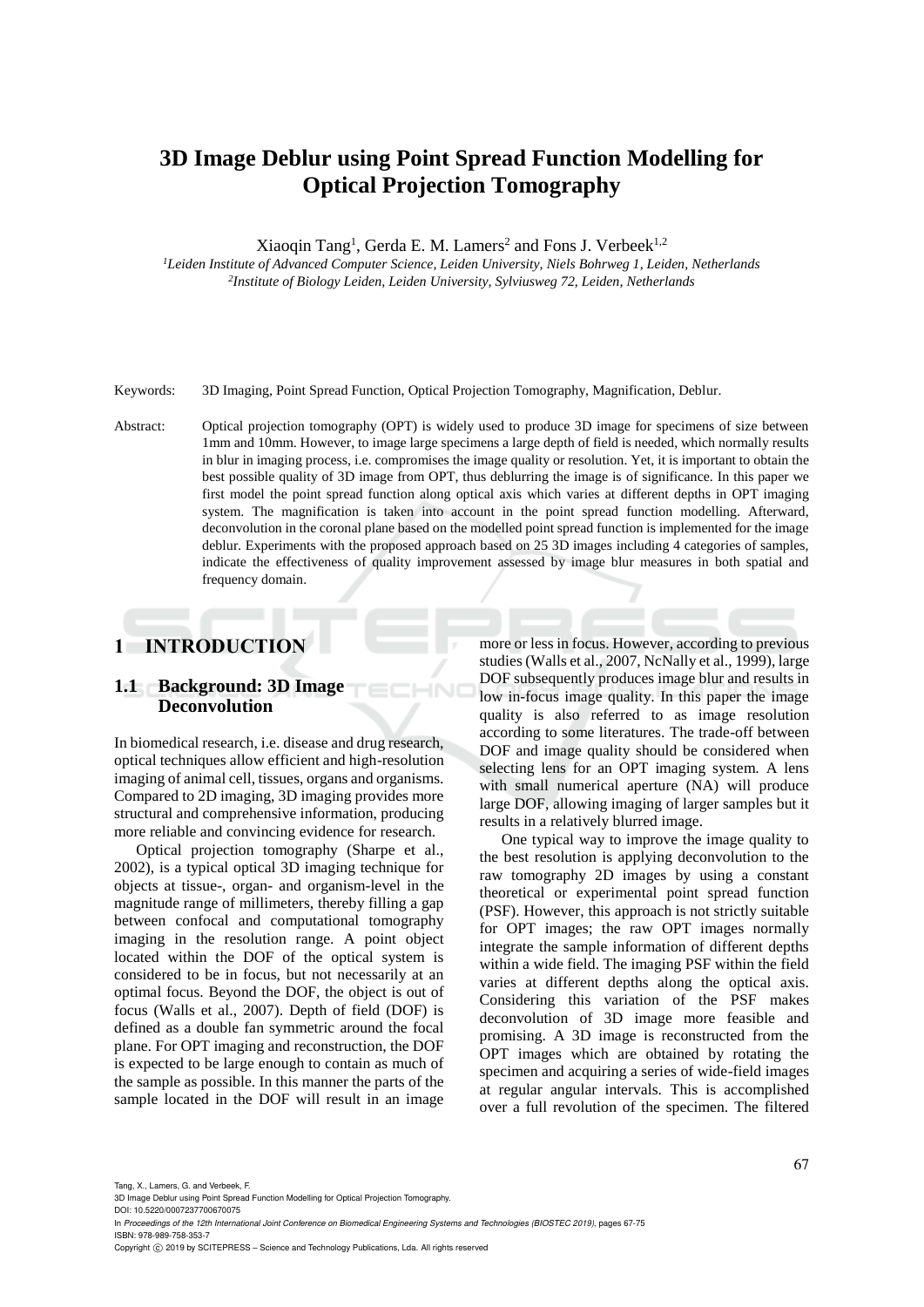back-projection (FBP) algorithm is typically used for 3D image reconstruction (Kak et al., 2001) in this case. Deconvolution implemented on the reconstructed 3D image is regarded as 3D image deconvolution.

According to Chen et al., (2012), OPT is typically undertaken with specimens that extend beyond the confocal parameter i.e. the Rayleigh range, of the imaging lens. Therefore, the tangential resolution of the reconstructed 3D image decreases away from the focal plane radially. When the focal plane is coincident with the center of rotation (COR), the tangential resolution decreases centered on the COR in a radial-symmetrical fashion. For an imaging system with a focal plane located away from the COR the decrease in resolution is more complicated but the highest resolution is still found around the focal plane. The focal plane in the reconstructed slice corresponds to a circle centered around the COR, rather than a point coincident with the COR. This subsequently appears as a cylindrical surface in the 3D image centered by the COR.

The aim of our contribution lies in deblurring the OPT 3D image (improving the visual resolution) by means of deconvolution, based on the modeled PSF of the imaging system. This will, for large samples with focal plane being at or away from the COR, recuperate the imperfections of 3D image resulting from the imaging system. The method in the modelling of PSF will be explained in Section 2 and the qualitative and quantitative image comparison will be presented in Section 3. In section 4 we will present our conclusions.

#### **1.2 Related Works**

Accounting for the trade-off between large DOF and high resolution, previous studies have proposed several methods to solve the problem. One approach is choosing a high NA lens to acquire a highresolution image and combining multiple focal planes in a simultaneous manner (Chen et al., 2013) or scanning the focal plane through the sample (Miao et al., 2010). These multiple focal plane approaches solve the issue of narrow DOF, but the mechanism of multiple measurements and scanning increases the acquisition time and the complexity of the imaging system. Considerably another direction is to use a reasonable NA lens and deblur the image by employing a deconvolution or filter on images before or after reconstruction. Walls et al., (2007) first applied the frequency-distance relationship (FDR) (Xia et al., 1995) to OPT. The corresponding filter was implemented on the sinogram before

reconstruction. The quality of the 3D image can be further improved with weighted filtered back projection (WFBP) (Darrell et al., 2008); this is done by considering the intensity distribution of multiple fluorescent spheres of known size along the optical axis. But the implementation of evenly placing each sphere along the optical axis is rather difficult to achieve. Chen et al., (2012) proposed a way to determine the modulation transfer function (MTF) that contributed to MTF-mask filter and MTFdeconvolution filter in the reconstruction process. The former filter significantly reduced the artifacts produced by sparse projection but the latter filter had limited improvement on tangential image resolution. Additionally, a spatial-invariant experimental PSF was investigated by McErlean et al., (2016) in order to improve the spatial resolution. However, spatialinvariance of the PSF is not completely convincing for OPT. Most recently, a new deconvolution approach based on the reconstructed 3D image was proposed by Horst et al., (2016). In their approaches the PSF was modelled and as such they achieved significant improvement on the reconstructed slice. Nevertheless, they focused on the deconvolution of vertically independent slices and omitted the PSF diffractions along the optical axis that concerns the interaction of different slices.

In this paper, we contribute by modeling the experimental PSF of a single sphere along optical axis, thereby considering the interaction of contiguous slices from the reconstructed volume. At the same time, the magnification is taken into account in an experimental manner. As discussed in section 1.1, the tangential resolution of the OPT 3D image slice decreases radially around the focal plane. Theoretically the best resolution of the reconstructed 3D image can be achieved by combining all the coronal deconvolutions of different angles. The coronal deconvolution means deconvolving the 3D image with the PSF slice by slice in the coronal plane along its depth axis. This depth axis is parallel to optical axis of the modelled PSF. We only implement the coronal deconvolution in 2 opposite angles, i.e. the reconstructed 3D image and its opposite sample at 180° centered by the COR, in parallel considering the enormous time consumption of 3D matrix rotation in *N* angles and the symmetry of the focal plane. When the focal plane is off the COR during imaging process, the shift is accounted for by a shift in PSF modelling. This paper focuses on the presentation of the concept of PSF modeling and coronal deconvolution on 3D OPT data, accompanied by some initial experimental results based on 25 3D images including 4 categories of samples. Further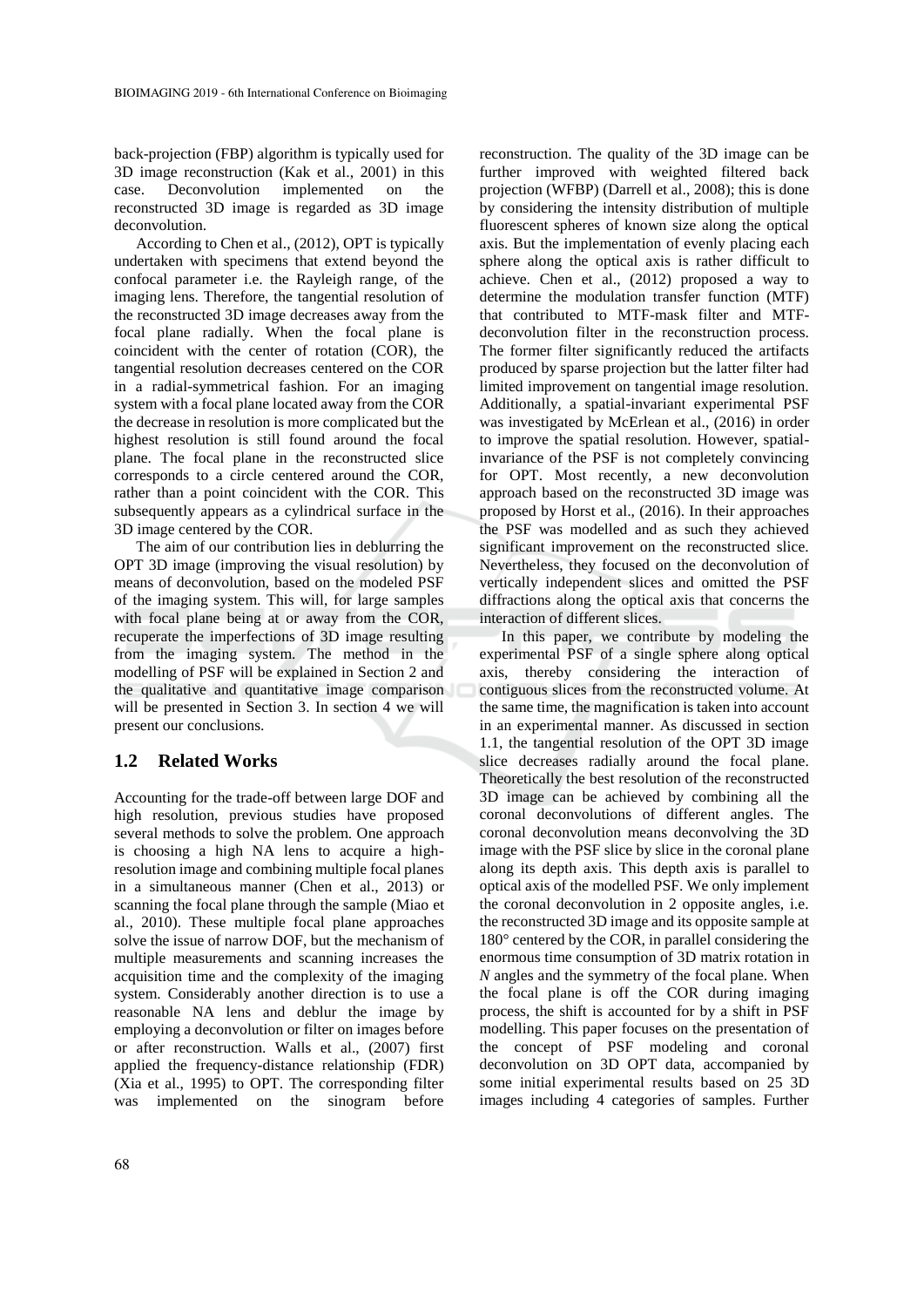evaluations on a larger number of data are the topics of our current research.

## **2 MATERIALS AND METHOD**

#### **2.1 The OPT Imaging System**

Our homemade OPT imaging system consists of a Leica MZ16 FA stereomicroscope with a Plan 0.5× and 135mm working distance objective lens (Leica 10446157). Images are acquired by a 1360×1036 pixel Retiga Exi CCD with a well size of 6.45μm×6.45μm and saved as 12-bit tiff-files. A full revolution results in a 1.13Gb tiff-file. The acquisition is accomplished by a rotation of the specimen driven by a stepper unit; the stepper moves 0.9°per step and it results in 400 images per revolution. The OPT imaging system has two modules: for bright-field imaging the specimen is illuminated with a LED and for fluorescence imaging a 100W mercury lamp is used in combination with a filter-block (GFP1, Texas Red).

## **2.2 Sample Preparation of a Single Fluorescence Sphere**

To image the specimens in the range of several millimeters small-valued NA (effective NA: 0.0105~0.0705) lens is used to obtain the large DOF in our OPT imaging system. The resolution of an optical system is defined as the minimum distance  $r$ at which two separate points can be distinguished as individuals. According to the Rayleigh criterion  $r = 0.61 * \lambda / NA$  for a circular aperture where  $\lambda =$ 509  $nm$  is the emission wavelength, the minimum size of the experimental fluorescence sphere is supposed to be in the range between  $4.40$ um and  $29.57$ *um*. To make it visible in the image the sphere size is supposed to exceed this range. In our case, we choose the green fluorescent protein (GFP) sphere of size 43.2*um* and diluted it to a concentration of 360 beads/ml.

To image and model the PSF along optical axis we have developed an injection-based protocol to place the spheres into agarose as follows:

- 1% low melting point (LMP) agarose, cool down to  $\sim$ 37°;
- Drill cylindrical agarose shapes when it is semisolidified in a petri dish;
- Inject the diluted spheres into the outer wall of the agarose along a line parallel to the central axis, preferably with a small size syringe. In our case a

0.5 ml syringe is used with a needle length of 13mm and diameter of 0.29mm, as shown in Figure 1;



Figure 1: The injection protocol with green spots indicating the injection position where fluorescence spheres may occur. The cylinder corresponds to the shape of the agarose.

- Keep the agarose at 4℃ until it is fully solidified  $(-3$  hours):
- Clear the sample with 70%, 80%, 90%, 96%, 100% ethanol, 100% ethanol: BABB (benzyl alcohol: benzyl benzoate  $= 2: 1$  = 1: 1 and BABA.

Our goal is to acquire the images of a single sphere placed at different depths along optical axis. Therefore, randomly sprinkling the spheres into the agarose in a traditional way is not feasible. The main reason is that there may be interactions and overlap between different spheres either at the same or different depths. This makes the extraction of the single sphere image difficult or even impossible. The images of each single sphere at different depths are acquired by means of sample rotation. Each rotation corresponds to a different depth in the OPT imaging system. The straight-like sphere injection method in of our protocol significantly reduces the probability of overlapping between different spheres. In this way the images of the same sphere in a full revolution can be easily and efficiently acquired. The OPT imaging system and environment is configured as explained in (Tang et al., 2017).

## **2.3 PSF Modelling Concerning Different Magnification**

For our experiments a full revolution of 400 images of the single GFP sphere are acquired. In Figure 2 the processes of sphere image acquisition and PSF modelling are presented. In Figure 2(a) and (b), the green dot represents the sphere and the red arrow indicates the sphere rotation. The excitation and emission beams are regarded to be parallel, demonstrated as blue and green beams in Figure 2(a). For PSF modelling, the focal plane is set at the COR. The 3D image whose focal plane is shifted from the COR, requires an equal shift in the PSF. With the protocol (cf. section 2.2) the physical rotation radius of the sphere  $r_b$  can be easily measured. To this end, we first measure the radius of the cylindrical agarose  $r_c$  and image it in the bright-field mode with small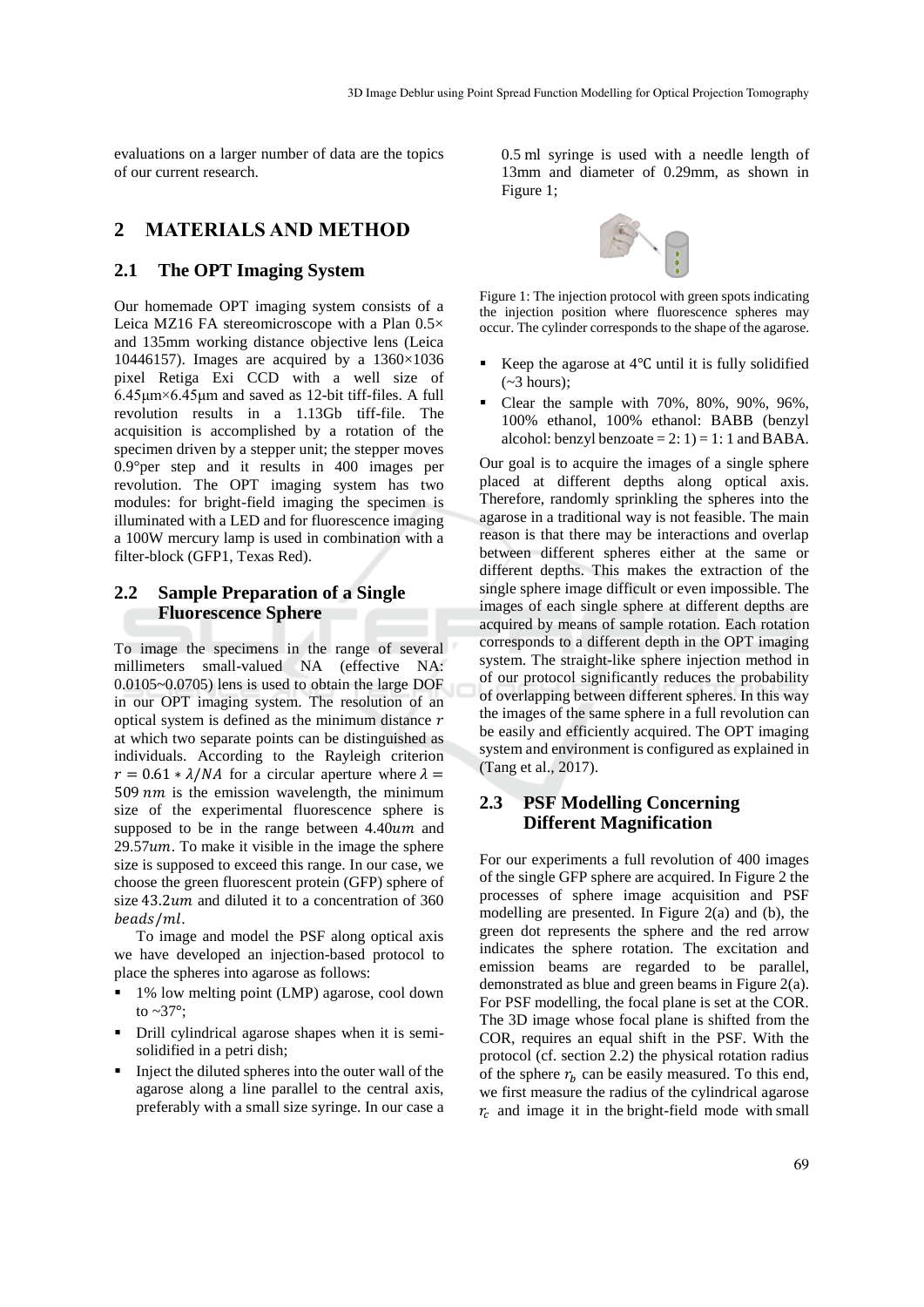

Figure 2: Image acquisition and PSF modelling of a single GFP sphere. (a) The light path of the OPT imaging system that passes through GFP spheres (green dots). The excitation beams and emission beams are separately shown in blue and green arrows. (b) Images of the single sphere acquired at different angles. (c) Images of the single sphere stacked according to the defocus. Half rotation with defocus from  $-r_b$  to  $+r_b$  is required, in our experiment  $r_b = 3$ mm as calculated from Eq. (1). (d) The experimental and discrete PSF with defocus from  $-r_b$  to  $+r_b$ . (e) The modelled and continuous PSF with defocus from  $-r_b$  to  $+r_b$ .



Figure 3: PSF modelling along the optical axis. (a), (d) Experimental PSFs acquired from images at magnification of 12.5  $\times$ and  $25.0 \times$ . (b), (e) The corresponding modelled PSFs using Eq. (4) and Eq. (5). All the voxels of experimental data in (a) and modelled data in (b) are respectively transformed to blue and red dots in 1D functional in (c) to visualize the modeling performance. The vertical axis in (c) displays the intensity that corresponds to the voxel intensity in (a) and (b). Similarly, voxels in (d) and (e) are transformed to the data in (f).

exposure time. In the same experimental environment, the sphere is afterwards imaged in the fluorescence mode.  $r_b$  is calculated by Eq. (1).

$$
r_b = \frac{d_{bi}}{d_{ci}} \cdot r_c \tag{1}
$$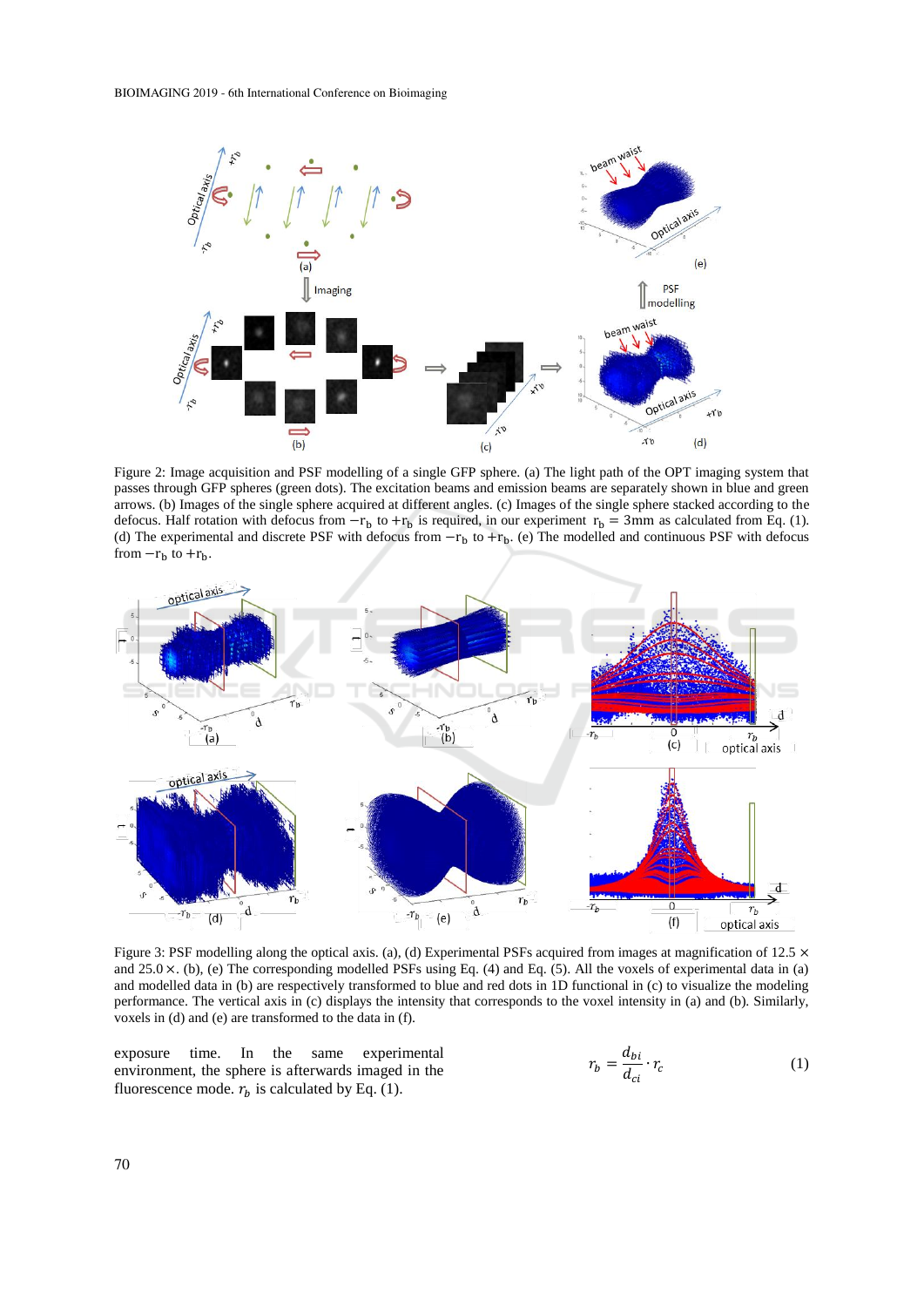with  $d_{bi}$  representing the rotation diameter of the sphere in the tomogram, achieved by measuring the distance of two opposite sphere centers that are both in focal plane.  $d_{ci}$  is the diameter of the cylindrical agarose in the bright-field image. Dividing  $r_b$  by 100 rotations, the distance of each rotation along optical axis is determined. In our case the measured  $r_c$  = 4mm,  $d_{hi}/d_{ci} = 0.751$ , producing  $r_h \approx 3$ mm. Therefore, the physical distance of two adjacent rotations along optical axis is approximately  $30 \mu m$ .

According to convention the imaging PSF is assumed as a focused Gaussian-like beam:

$$
p(s, t, d) = \frac{1}{2\pi\sigma(d)^2} \cdot exp(-\frac{s^2 + t^2}{2\sigma(d)^2})
$$
 (2)

where  $\sigma(d)$  is the beam waist (Figure 2)given by:

$$
\sigma(d) = \sqrt{\sigma_0^2 + (\frac{\lambda d}{\pi \sigma_0})^2}
$$
 (3)

With  $\sigma_0$  the Gaussian beam waist defined as the  $1/e$ value of the field amplitude in focus (van der Horst *et*   $al$ , 2016),  $\lambda$  the emission wave length of fluorescence spheres and d the defocus along optical axis. For a specific magnification,  $\sigma_0$  is constant, but it varies when imaging with different magnifications. Additionally, in Eq. (2) and Eq. (3) the beam waist σ(d) is typically regarded as the standard deviation of the Gaussian model in previous studies (van der Horst et al., 2016). Different from the Gaussian model in (van der Horst et al., 2016), we generalize the model by employing parameter  $\rho_1$ ,  $\rho_2$  and  $\rho_3$  as:

$$
p(s, t, d) = \rho_1 \cdot \frac{1}{2\pi\sigma(d)^2} \cdot \exp(-\frac{s^2 + t^2}{2\sigma(d)^2})^{\rho_2}
$$
 (4)  
+  $\rho_3$ 

Instead of equalizing the beam waist and standard deviation as described in (van der Horst et al., 2016) and (Kogelnik et al., 1966), we investigate the relationship between them by multiplying a parameter a with beam waist, considering different magnifications.

$$
\sigma(d) = a \cdot \sqrt{\sigma_0^2 + (\frac{\lambda d}{\pi \sigma_0})^2}
$$
 (5)

To relate the beam waist in focus  $\sigma_0$  as well as the parameter *a* to the magnification, 6 magnifications i.e.  $12.5 \times$ ,  $15.0 \times$ ,  $17.5 \times$ ,  $20.0 \times$ ,  $22.5 \times$ ,  $25.0 \times$ , are configured to acquire the images of the same sphere. The magnifications are obtained through zooming. The magnification of  $12.5 \times$  approximately corresponds to the minimum magnification that renders the sphere visible in our experiment, while

 $25.0 \times$  approximates to the maximum magnification that confirms that a full revolution of the sphere remains in the field of view (FOV). The PSF of each magnification is modelled by creating an optimization problem and solving it with least square curve fitting. The overall fitting error of the 6 experimental PSFs is 5.00%. The experimental PSFs acquired from images with magnification of 12.5 × and  $25.0 \times$  are shown in Figure 3 (a) and (d) respectively. The color of the voxel indicates the intensity of PSF response. (b) and (e) represent the modelled PSFs of the two magnifications. Voxels in 3D space are converted to a 1D space with horizontal axis approximating the optical axis and vertical axis displaying the intensity. The 3D voxels on the slice in (a) and (b) match the 1D points in the box in (c) according to the same color. The experimental PSF differentiation between two magnifications is evident in (a) and (d). By transforming the 3D space to 1D functional, we can intuitively visualize the distribution of the experimental PSF (blue dots) and the modelled PSF (red dots), as well as showing the differences between them.



Figure 4: Fitting of  $\sigma_0$  and the parameter a estimated from 6 magnifications.  $\sigma_0$  is fitted by exponential function as shown in (a) while a is fitted by quadratic function in (b).

The parameters for our modelling  $\rho_1$ ,  $\rho_2$  and  $\rho_3$ have proved to be constant regardless of magnifications:  $\rho_1 = 0.0041$ ,  $\rho_2 = 1.0549$  and  $\rho_3 =$  $2.9 \times 10^{-5}$ . The beam waist  $\sigma_0$  and parameter *a* relevant to the 6 magnifications are estimated as depicted in Figure 4. To minimize the fitting error on the observed data, the parameters are fitted as an exponential and a quadratic function respectively by using Eq. (6) and Eq. (7), with  $x$  representing magnification and  $p_1$  to  $p_5$  being the parameters.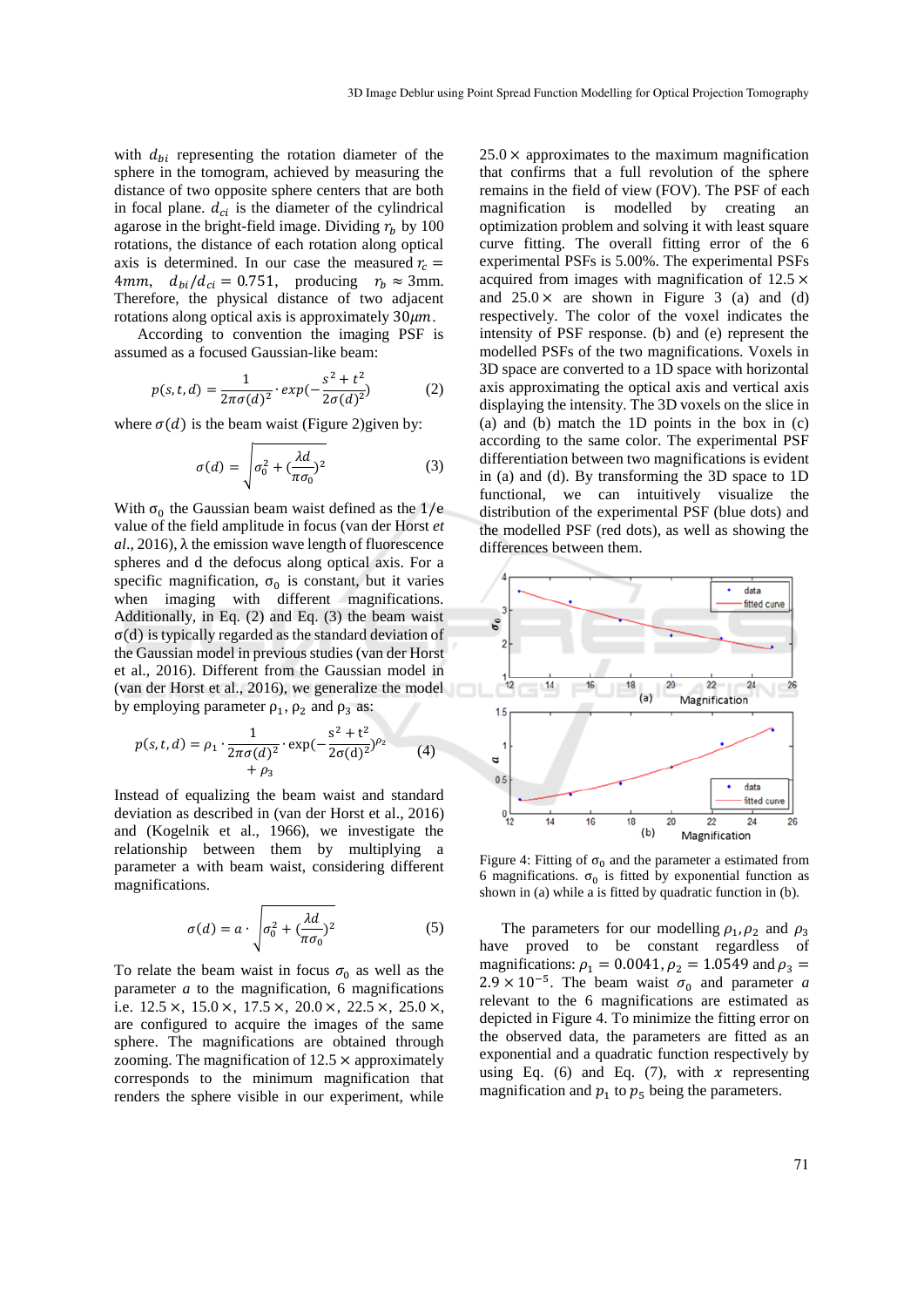$$
\sigma_0 = p_1 \cdot e^{p_2 x} \tag{6}
$$

$$
a = p_3 x^2 + p_4 x + p_5 \tag{7}
$$

The PSF of any 3D image between −∞ and +∞ along optical axis can be modelled as depicted in section 2.3. The modeling is implemented with the focal plane set at the COR. However, in most imaging cases the focal plane is not in line with the COR. Consequently, the modelled PSF will be shifted along the optical axis by the same shift as the focal plane. Besides, the length of the PSF along optical axis is determined by the size of 3D image and the resolution  $r$ , because in FBP 3D reconstruction each voxel in the 3D image corresponds to each pixel in the 2D images. The NA is the effective value achieved from interpolation relating to the magnification. The relationship between effective NA and magnification can be found in the product manual of the Leica objective lens.

#### **2.4 Deconvolution of 3D Images in Coronal Plane**

The modelled PSF consists of multiple 2D Gaussian patterns along optical axis. Therefore, the 3D image can be deconvolved slice by slice along its depth axis that is parallel to the optical axis. As the slices are coronal sections, the deconvolution is implemented on the 3D image  $R$  in the coronal plane as follows:

$$
D_{(x,y,d)} = R_{(x,y,d)} * / * p_{(s,t,d)}
$$
(8)

*R* is the reconstructed 3D image with the depth axis *d* parallel to the optical axis of the PSF. ∗/∗ stands for the operation of deconvolution. Considering the shifted focal plane and the reconstruction symmetry, deconvolution of ′ , the opposite view of *R* projected along *d*, is executed by applying Eq. (9).

$$
D'_{(x,y,d)} = R'_{(x,y,d)} * / * p_{(s,t,d)}
$$
(9)

The transform from  $R$  to  $R'$  is conducted by a matrix rotation of 180° centered by the COR. The 3D image with the deconvolution is then achieved by combining D and  $180^\circ$  back rotation of D'.

#### **3 EXPERIMENTS**

### **3.1 Image Comparison of Deconvolution**

With respect to the magnifications, the experiments were conducted on images at 2 different magnifications. One is a zebra finch embryo in

fluorescence mode with magnification  $13.83 \times$  and focal plane shifted by -0.93mm. Considering the resolution limit and the 3D image size, the calculated defocus of the PSF along the optical axis ranges from  $-6.303$ *mm* to 8.063*mm*. The deconvolution is performed using Lucy-Richardson algorithm with 10 iterations. The result for the coronal slice is shown in Figure 5 (b) and for the horizontal slice in Figure 5 (d). The corresponding slices without deconvolution are displayed in Figure 5 (a) and (c). The comparisons of intensity profile along a line with (red) and without (blue) deconvolution are presented in (e) and (f) respectively. In Figure 6 another sample is depicted. This is a sample from a 3dpf batch of zebrafish larvae. The magnification and the shifted focal plane are separately  $49.98 \times$  and  $-0.5$ mm, with the computed defocus of PSF as between -2.242mm and  $3.246$ *mm*. Figure 6 (a) and (b) are the slices before deconvolution in two orthogonal planes, while (c) and (d) corresponds to the deconvolution results. By visually comparing (c) and (d) we conclude that the performance in horizontal plane is as good as it is in coronal plane. This means that deconvolution in the coronal plane simultaneously improves the quality of the image in the horizontal plane. From a comparison of the quantitative intensity profile for each colored line, we state that the proposed deconvolution sharpens and refines the 3D reconstructed images. It enhances the strong signals and makes the intensity profile more distinct.



Figure 5: Deconvolution results. (a) The coronal slice of the 3D zebra finch with obvious blur around the ribs. (b) Distinct texture appears around the ribs after the deconvolution. (e) The comparison of intensity profiles along a line in (a) and (b). (c) and (d) The horizontal slice comparisons with the line intensity profiles shown in (f).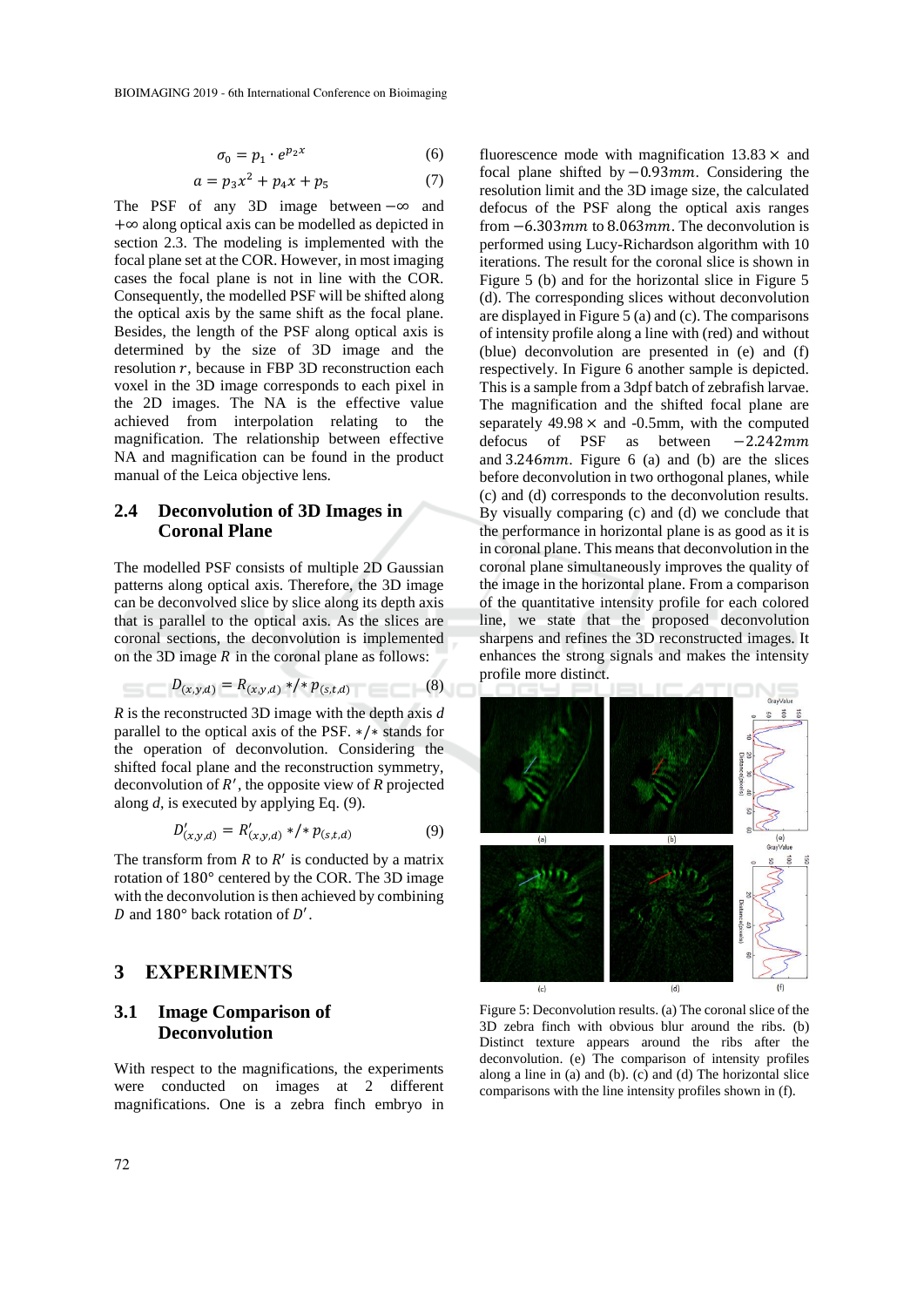

Figure 6: Coronal and horizontal slices of 3D zebrafish before  $((a)$  and  $(b))$  and after  $((c)$  and  $(d))$  deconvolution. The deconvolution highlights the strong signals and makes the texture more visible. The figure below (a) and (c) compares the intensity profile of the same line before (labelled as blue) and after (labelled as red) deconvolution, so does the figure below (b) and (d).

#### **3.2 Image Blur Measurement on Slices**

To quantify the image blur of each slice, 3 metrics from literatures, i.e. the just noticeable blur (JNB) measure (Ferzli et al., 2009), the cumulative probability of blur detection (CPBD) measure (Narvekar et al., 2009) and the frequency measure (FM) (De et al., 2013) are employed to evaluate the performance. Both the JNB and CPBD measure acquire sharpness metric by detecting and quantifying the blur in the spatial domain. Different from JNB and CPBD, the FM measure quantifies the sharpness in the frequency domain with an easier and more efficient approach. All the three metrics characterize the sharpness of an image, so the measure increases at improved image quality.



Figure 7: (a) JNB measure on the zebra finch data with magnification  $13.83 \times$ . (b) JNB Measure on the zebrafish data with magnification 49.98 ×. Coronal and horizontal are the two orthogonal planes displaying the 3D image.



Figure 8: (a) CPBD measure on the zebra finch with magnification  $13.83 \times$ . (b) CPBD Measure on the zebrafish with magnification 49.98 ×.



Figure 9: The FM before and after deconvolution on the two 3D image data. (a) FM measure on the zebra finch with magnification  $13.83 \times$ . (b) FM Measure on the zebrafish with magnification 49.98  $\times$ .

While experiments in section 3.1 give us a qualitative comparison between the deconvolved slice and non-deconvolved slice, in this section we quantitatively look into all the slices in different orthogonal planes with the three image sharpness measurements (i.e. JNB, CPBD and FM). From Figure 7 to Figure 9 we can see that, no matter what measure is used, the deconvolved slices in both planes have higher measurement values compared with the image slices without deconvolution. This means that on all slices, the deconvolution deblurs the images and significantly improves the image quality.

#### **3.3 Quantitative 3D Image Quality Improvement of Deblur**

To further quantify the deblur of the deconvolution results on the original reconstructed 3D data across the planes, we present the 3D image quality improvement criterion of deblur as  $I_{3d}$  in Eq. (10). Improvement in three orthogonal individuals are combined and encoded as a whole and each of them are represented as Eq.  $(11)$  to Eq.  $(13)$ .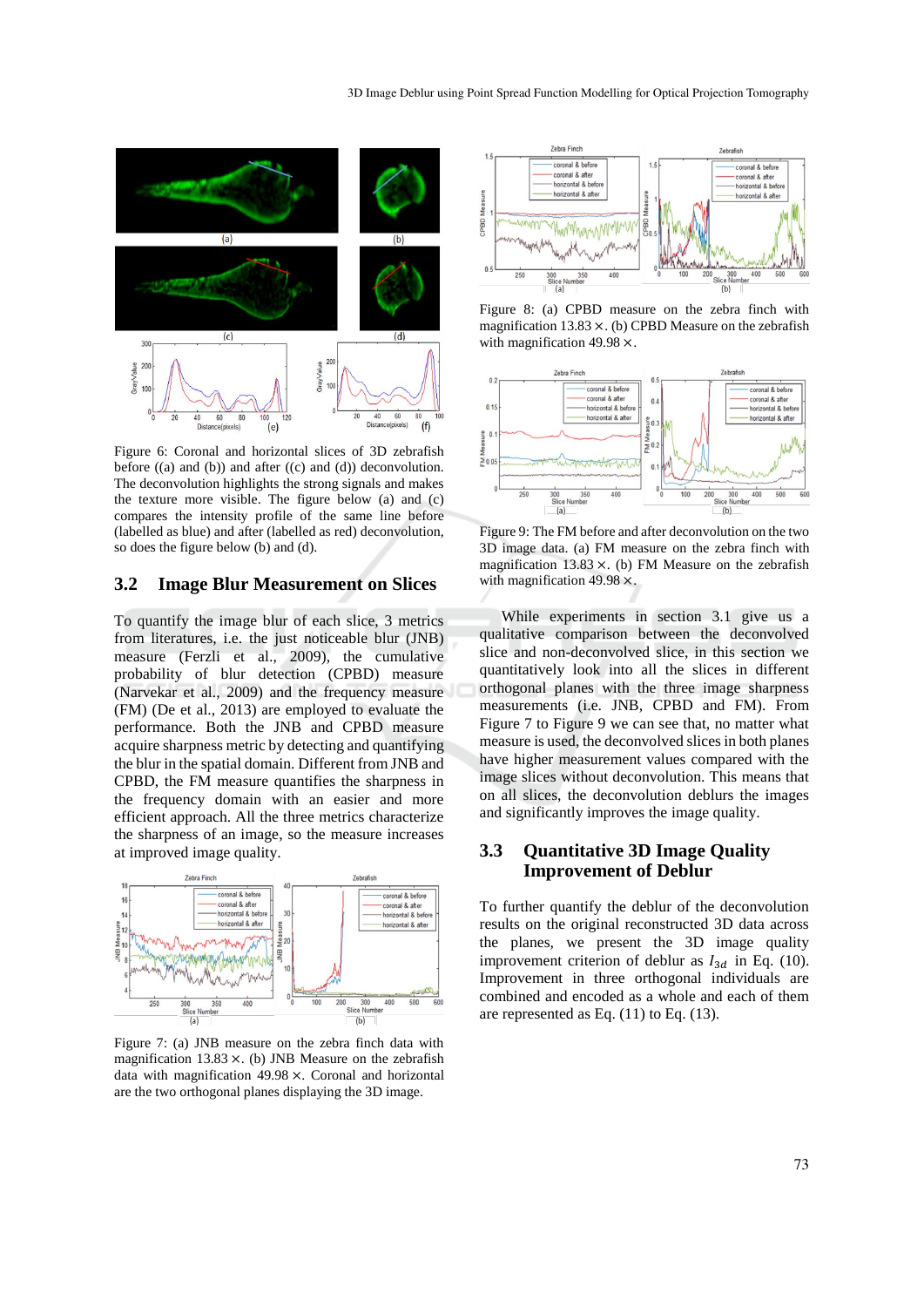Table 1: 3D image quality improvement of 10 zebrafish embryos based on JNB Measure.

|                                                           |  |  | 01 02 03 04 05 06 07 08 09 10                           |  |  |  |
|-----------------------------------------------------------|--|--|---------------------------------------------------------|--|--|--|
|                                                           |  |  | $G = 0.16$ 0.21 0.15 0.21 0.29 0.24 0.22 0.16 0.20 0.25 |  |  |  |
| $PSF_m$ 1.35 2.10 1.41 3.23 1.54 1.50 1.50 1.37 1.45 1.70 |  |  |                                                         |  |  |  |

 $\star$  *G* -- Gaussian-based blind deconvolution. *PSF<sub>m</sub>* -- PSF based modelling deconvolution. 10 zebrafish embryos correspond to 01-10 with age ranging from 3dfp to 7dfp. Magnification for 01-05 is  $24.98 \times$  while for 06-10 is  $22.45 \times$ 

Table 2: 3D image quality improvement of 6 zebrafish brain based on JNB Measure.

|                                   | 01 02 03 04 05 06 |  |  |
|-----------------------------------|-------------------|--|--|
| $G$ 0.25 0.29 0.26 0.24 0.01 0.21 |                   |  |  |

 $\mathbf{r}$ 

*PSF<sup>m</sup>* **0.41 0.49 2.55 0.17 1.15 1.20**

 $\star$  6 zebrafish embryo brains correspond to 01-06 with age ranging from 6dfp to 7dfp. Magnification for 01-02 is  $20.98 \times$  while for 03-06 is 15.98 ×.

Table 3: 3D image quality improvement of 7 chicken heart based on JNB Measure.

|                                            | $^{\Omega}$ |  | 02 03 04 | 05 | 06                                   | 07 |
|--------------------------------------------|-------------|--|----------|----|--------------------------------------|----|
| G                                          |             |  |          |    | $0.24$ 0.16 0.19 0.26 0.27 0.18 0.32 |    |
| $PSF_m$ 0.93 0.49 0.29 1.15 0.49 0.38 1.07 |             |  |          |    |                                      |    |

⋆ 7 chicken embryo hearts at different stages correspond to 01-07. Magnification for 01 is 15.00  $\times$  ,while for 03-06 is 11.75  $\times$  and 07 is  $10.00 \times$ 

$$
I_{3d} = \sqrt{\frac{1}{Nx} \sum_{ix=1}^{Nx} I_{ix}^2 + \left(\frac{1}{Ny} \sum_{iy=1}^{Ny} I_{iy}^2\right)^2 \dots + \left(\frac{1}{Nz} \sum_{iz=1}^{Nz} I_{iz}^2\right)^2 + \left(\frac{1}{Nz} \sum_{iz=1}^{Nx} I_{iz}^2\right)^2}
$$
\n
$$
I_{ix} = \frac{M_{ix}^d - M_{ix}^r}{M_{ix}^r}
$$
\n(11)

$$
I_{iy} = \frac{M_{iy}^d - M_{iy}^r}{M_{iy}^r}
$$
 (12)

J

$$
I_{iz} = \frac{M_{iz}^d - M_{iz}^r}{M_{iz}^r} \tag{13}
$$

Where  $M_{ix}^d$  and  $M_{ix}^r$  are the *i*th deconvolved and original reconstructed slice in *x* plane respectively. By employing the image quality improvement of deblur  $I_{3d}$ , deconvolution performance of two different methods on the same data turns to be comparable.

We here applies our deconvolution method to 23 more 3D data, which contains 3 categories of samples i.e. zebrafish embryo, zebrafish embryo brain and chicken embryo heart. They are in different stages and are acquired at different magnifications. It is important to know that all the measurements in this paper cannot assess the image blur across different data, but it provides us with a comparative evaluation of image deblur on the same data. Taking advantage of this, we compare the presented deconvolution method with the most commonly used Gaussianbased blind deconvolution (Chan *et al*., (1998)). The Gaussian kernel size is set to 7 for all slices. As the most robust measurement among CPBD, JNB and FM, JNB is employed to evaluate the image blur of each slice. The results of the 3 categories of samples are presented in Table 1 to Table 3. For all the 23 data, our deconvolution approach outperforms the Gaussian-based deconvolution, thereby indicating the success of the method.

## **4 CONCLUSIONS**

In this paper we have focused on 3D image deblur and quality improvement, under the condition of the limitation of small NA for imaging of large samples. We investigated and modeled the PSF along the optical axis, exploring the influence of magnification on PSF. The sample of a single GFP sphere is prepared with the protocol in section 2.2. The experimental PSF is then modelled to deconvolve the 3D image in a coronal plane. A number of measures for image blur are employed to convincingly evaluate the performance of the deconvolution. They provide quantitative information about how much improvement is achieved. The overall improvement  $I_{3d}$  gives us a criterion to compare image quality improvement regardless of different data. All the experimental results including the image comparisons and quantitative measures sustain the effectiveness of the proposed PSF modelling and deconvolution methodology.

The deconvolution results presented in this paper represent a proof of concept. The datasets used in the experiments are composed of 25 samples (i.e. 4 categories: zebrafish embryo, zebra finch embryo, zebrafish brain and chicken heart). Regarding the evaluation of performance on a large scale of dataset, our data are far from perfect in terms of 'large dataset'. However, it presents a clear idea that our model is not constrained by several samples, it also works on many other types of objects or images. This will help to explain its potential capability of improving image quality on more 3D data, including those from other OPT imaging systems, which is a part of our current work. In the future we will take